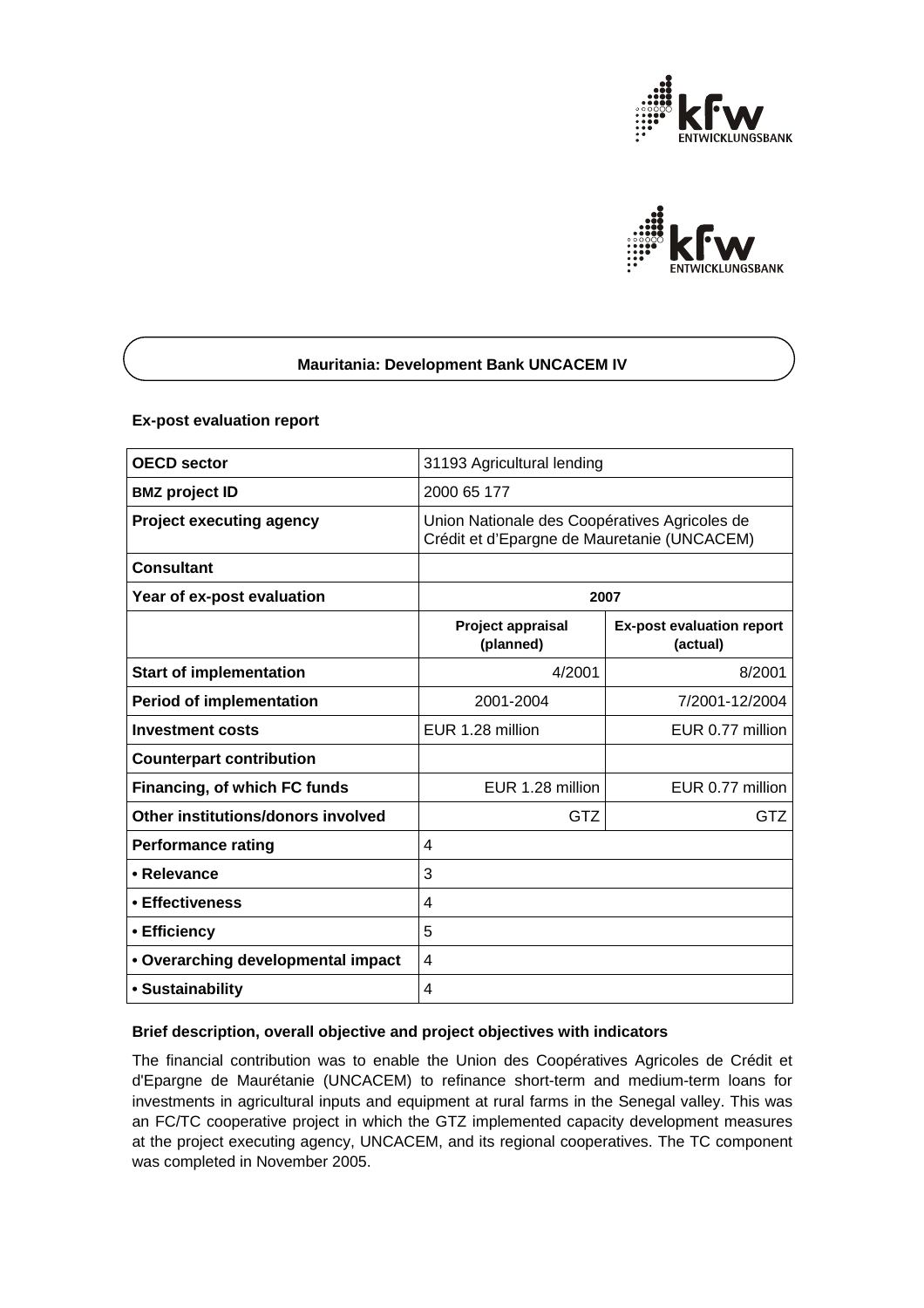The decisive condition stipulated in the KfW financing agreement as a measure of the success of the project was that evidence be provided of the successful implementation of new loan collateralisation mechanisms. As this condition had not been met at this time and total payment arrears on the loans granted had risen considerably in the same period, the FC project was discontinued in December 2004.

The following objectives were set out in KfW's financing proposal:

**Overall** objective: Contribution to stabilising and raising family incomes, to securing employment opportunities and to developing rural finance systems. No indicator was set. Project objective: Granting of loans on a sustainably efficient basis to target-group agricultural units. Indicators: Decreasing proportion of impaired loans (net amount minus provisions) in the overall loan portfolio; max. 10% at the end of 2002. The credit volume (net loan portfolio) stands at a minimum of UM 1.8 billion at the end of 2001 and at least UM 2.0 billion at the end of 2002. The average loan amount does not exceed UM 3.0 million. By the end of 2003 at the latest, UNCACEM achieves financial equilibrium. Result: Investments in agricultural inputs and equipment are implemented as planned; instruments for improving loan repayments have been developed and are applied. **Target** group: Smaller and medium-sized agricultural units in the Senegal valley that are primarily involved in rice cultivation. UNCACEM staff act as intermediaries and are trained through TC activities.

At the end of 2005, the extent to which the project had achieved its objectives was as follows:

- A decreasing proportion of impaired loans in the overall loan portfolio (max. 10% at the end of 2002) was not achieved: The proportion stood at 46%, or 31% after value adjustments.
- The credit volume (net loan portfolio), which was to have risen to a minimum of UM 1.8 million by the end of 2001 and at least UM 2.0 million by the end of 2002, in fact climbed to between UM 2.5 million and UM 3.1 million respectively. The indicator value was thus achieved.
- The average loan amount, which was not to exceed UM 3.0 million, in fact stood at UM 2.7 million. This indicator value was also achieved.
- No indicator was set for "financial equilibrium". We therefore assumed that UNCACEM as a financial institution should be in a position to cover its costs at the end of 2003. This indicator was satisfied. The result, however, is based on the fact that insufficient adjustments were made to the value of the impaired loans. As such, the cost-cover ratio stated in the profit and loss account for the last three financial years cannot be considered reliable.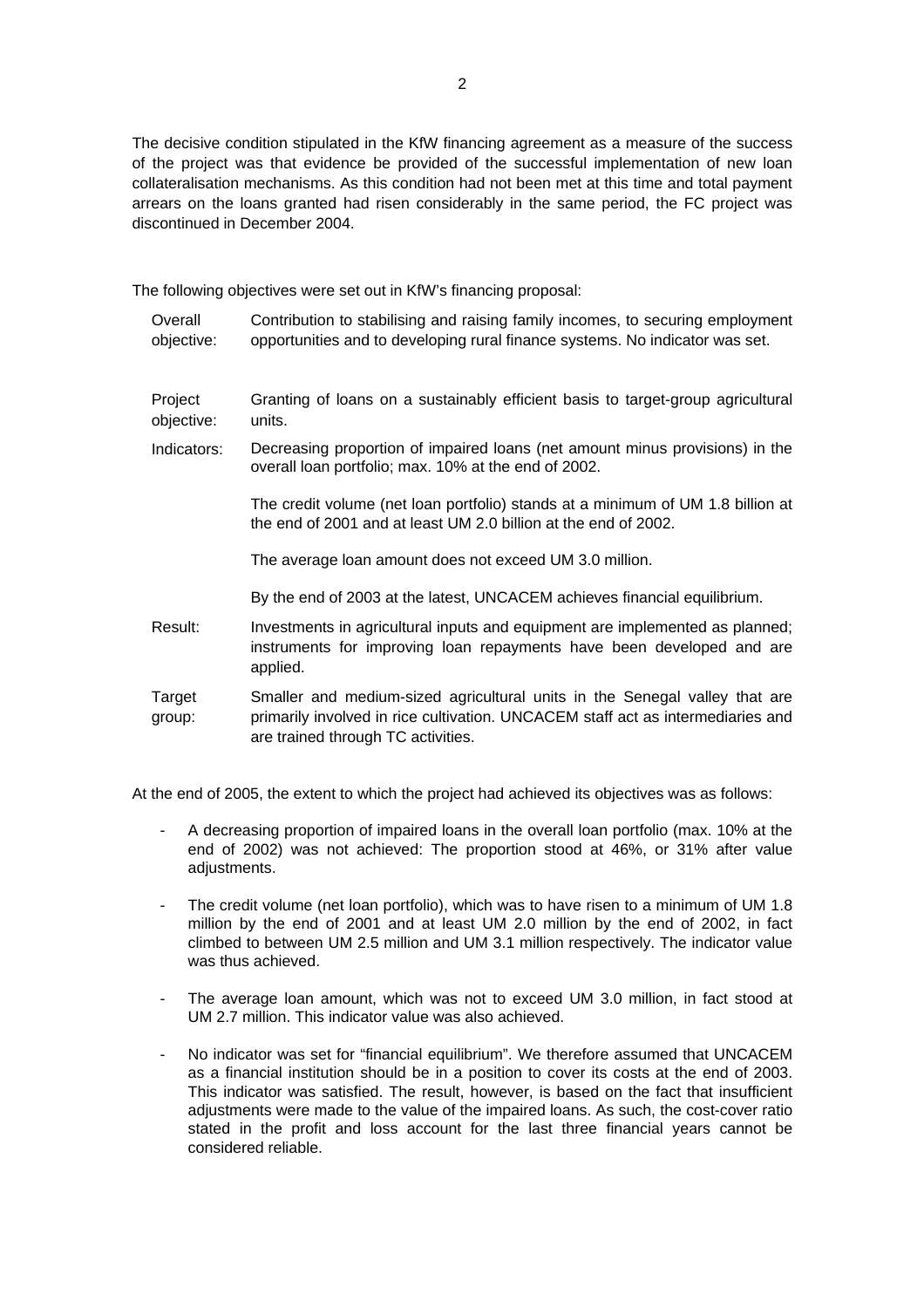Although the bank succeeded in increasing the volume of loans granted and limiting their average size, the indicator values relating to portfolio quality and the financial situation were not achieved. The "portfolio at risk" figure was 46%, and many of the loans in the remaining 54% of the portfolio were not declared as in arrears for the sole reason that they had been rescheduled. This amounts to such a serious threat to economic stability that the project objective as a whole has not been achieved.

The overall objective was to be considered achieved on attainment of the project objective. For this reason, and in line with the quality standard at that time, no indicators were specified for the overall objective. Regardless of the non-achievement of the project objective and thus the overall objective, we can assume that family incomes increased only in isolated cases, if at all. In view of the low per-hectare yields in rice cultivation, as evidenced by the FC projects to promote irrigated agriculture in the region, combined with low crop intensity and insufficient market incentives for increasing production, it is unlikely that there was any general improvement in terms of income or employment.

Moreover, no significant contribution was made to the development of rural finance systems, as the credit technology needed to underpin sustainable structural improvements was not introduced, for example in terms of loan collateralisation systems or the establishment of a risk fund etc.

The project target group, smaller and medium-sized agricultural units in the Senegal valley, was reached.

# **Project design / major deviations from the original project planning and their main causes**

The agricultural sector accounts for around one quarter of Mauritania's economic output, and almost 50% of the population earn their livelihoods in agriculture, chiefly from animal husbandry. In the south of the country bordering on the Senegal River, a concentrated region of agricultural production has grown on an area measuring around 1% of the country's land surface. The main agricultural products are dates, millet, sorghum, rice, cattle, sheep and fish.

In this sector, the World Bank promoted infrastructure development, diversification, marketing and environmental-policy themes through the Programme de Développement Intégré de l'Agriculture Irriguée en Maurétanie (PDIAM). Within the framework of the PDIAM (financing volume: USD 38.1 million), financial support of USD 15.5 million was also provided to UNCACEM out of IDA funding. The programme was completed in 2005.

UNCACEM is the only bank dedicated to financing agricultural projects. It grants short-term loans primarily for the purpose of procuring seed and, more recently, to promote marketing. Medium-term and long-term loans on the other hand are mainly used for purchasing equipment and implementing modernisation plans. Within the framework of the above-mentioned World Bank programme, loans were also granted to finance diversification; these were generally in demand from individuals rather than cooperatives.

A TC component was also included in earlier phases of the German FC project, the last of which was completed in 2005. The prime aim here was to bolster the business-related organisational capabilities of the project executing agency. The Agence Française de Développement (AfD) and later the World Bank also assigned advisors to UNCACEM to undertake similar tasks.

UNCACEM comprises two credit cooperatives:

• The Coopérative Agricole de Crédit et d'Epargne du Tarza (CACET), that covers the Tarza district and is headquartered in Rosso, and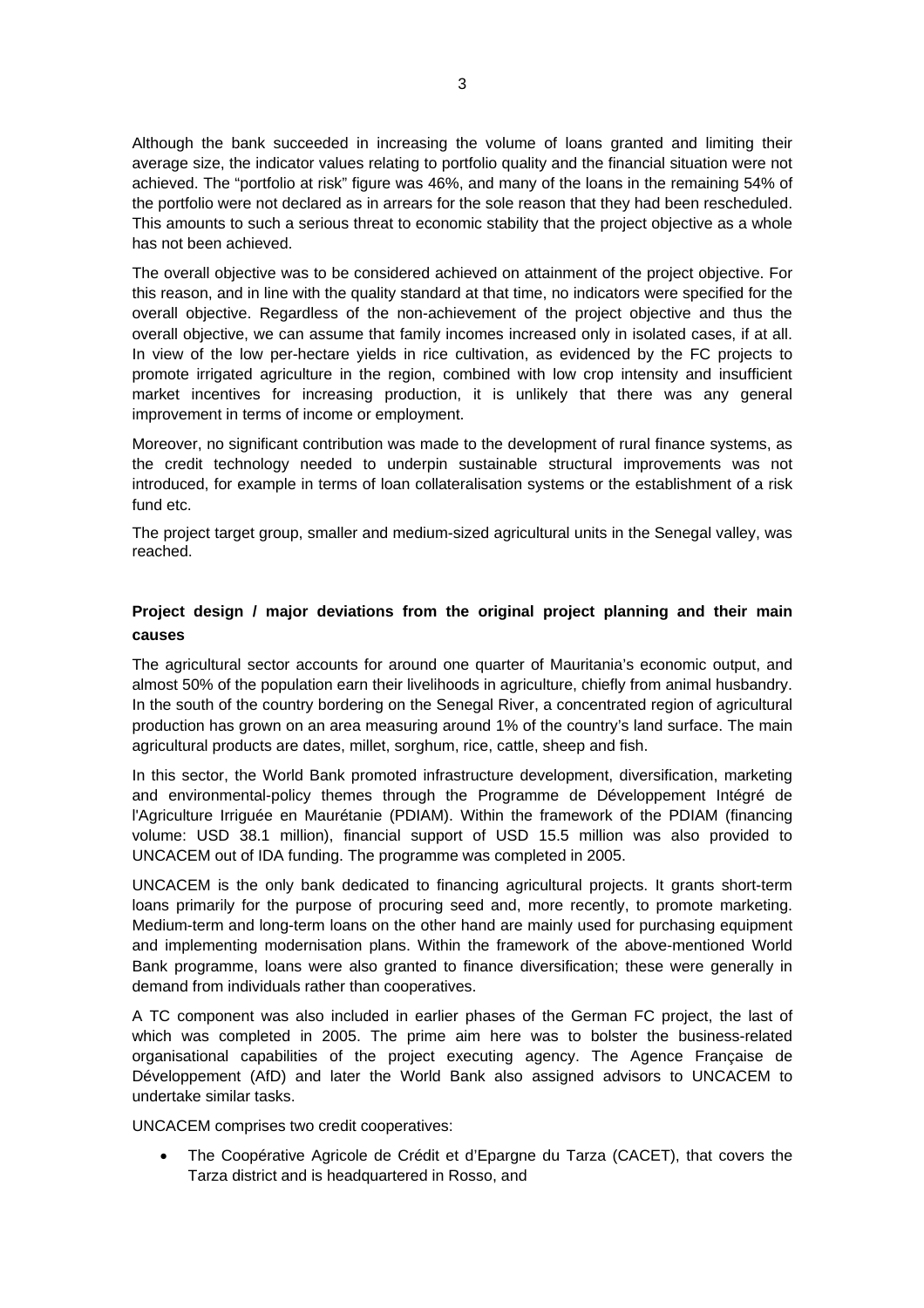• The Coopérative Agricole de Crédit et d'Epargne du Haut Fleuve (CACEHF), which covers the Brakna, Gorgol und Guidimakha districts and is headquartered in Kaédi.

The members of the two regional cooperatives are farmers, agricultural production cooperatives and other companies and individuals involved in agricultural production. According to the TC advisor, due to the traditional and not particularly pro-development structures, the 'cooperative' concept has not developed to the extent observed in other (neighbouring) countries.

A total of 57 individual loans were provided out of the reduced FC grant. The average loan amount was UM 2.781 million, equivalent to EUR 13,508 at the average exchange rate during project implementation.

The study conducted on UNCACEM's credit technology and risk management at the commencement of project implementation identified numerous concrete possibilities for improving loan provision through more targeted award procedures, more effective monitoring and the provision of collateral. This also included gearing loan provision more towards individual needs rather than to rigid rules, greater decentralisation combined with loan monitoring through local branches, and the introduction of an incentive scheme for loan officers based on credit volume and repayment rates. The introduction of joint and several liability measures at the individual cooperative level was also considered expedient, as the "self-enrichment mentality" of the members of the cooperative is one of the main reasons for the payment arrears. However, the recommendations were not adequately implemented. Although an internal controlling department was set up with TC support and borrowers were required to provide evidence of a life insurance policy, the bank did not implement effective risk management instruments to secure its long-term earning power. As such, the condition stipulated the FC financing agreement was not met, namely that evidence be provided of the successful implementation of loan collateralisation mechanisms. In contrast, all other conditions were met (conclusion of an onlending agreement, evidence of readiness for disbursement of the PDIAM funds earmarked for UNCACEM and the presentation of a supervisory board resolution on the introduction of new credit mechanisms).

## **Key results of the impact analysis and performance rating**

UNCACEM's annual financial statements are certified by an independent Tunisian auditor. In the years 2003 to 2005, these showed that UNCACEM had significantly increased total assets (annex 3) and that earnings were stable. With a 16% increase in total assets (previous year: 12%) and a 19% rise in its net portfolio (previous year: 13%), it reported a profit of EUR 147,000 (previous year: EUR 144,000). However, with interest income tending to decline at 9.7% (previous year: 11%) and inflation running at 12% per annum (and a GDP deflator of 18.9%, previous year 11.5%), real interest income was slightly negative. The interest margin stood at 6% (previous year: 7.5%). However, if UNCACEM had to carry out its refinancing through customer deposits and not chiefly through donor loans at favourable rates, it would need to charge considerably higher rates of interest on its loans in order to achieve a positive interest margin, whether in nominal or even real terms.

If cumulated loss carryforwards were taken into consideration, the equity ratio of 4.6% would decrease to a mere 1.8%. This ratio, however, has improved in comparison to earlier years. In the previous year, the equity ratio stood at 4.7% with a loss carried forward of 4.1%, and in 2003 UNCACEM had a negative equity ratio of  $-0.9%$  after adjustments. In view of the high level of donor grants of a quasi-equity nature on the balance sheet, this ratio is not worrying in terms of risk, but it does indicate that UNCACEM has been operating at a loss over an extended period. Return on equity fell from 20% in 2003 to 16%, although this development was the result of the increase in nominal equity capital, with profits remaining nearly constant in this period. Although lower than in previous years (around 57%), administrative expenses (cost-income ratio) remain high at 51%. However, as the deposit-taking business ought to incur negligible administrative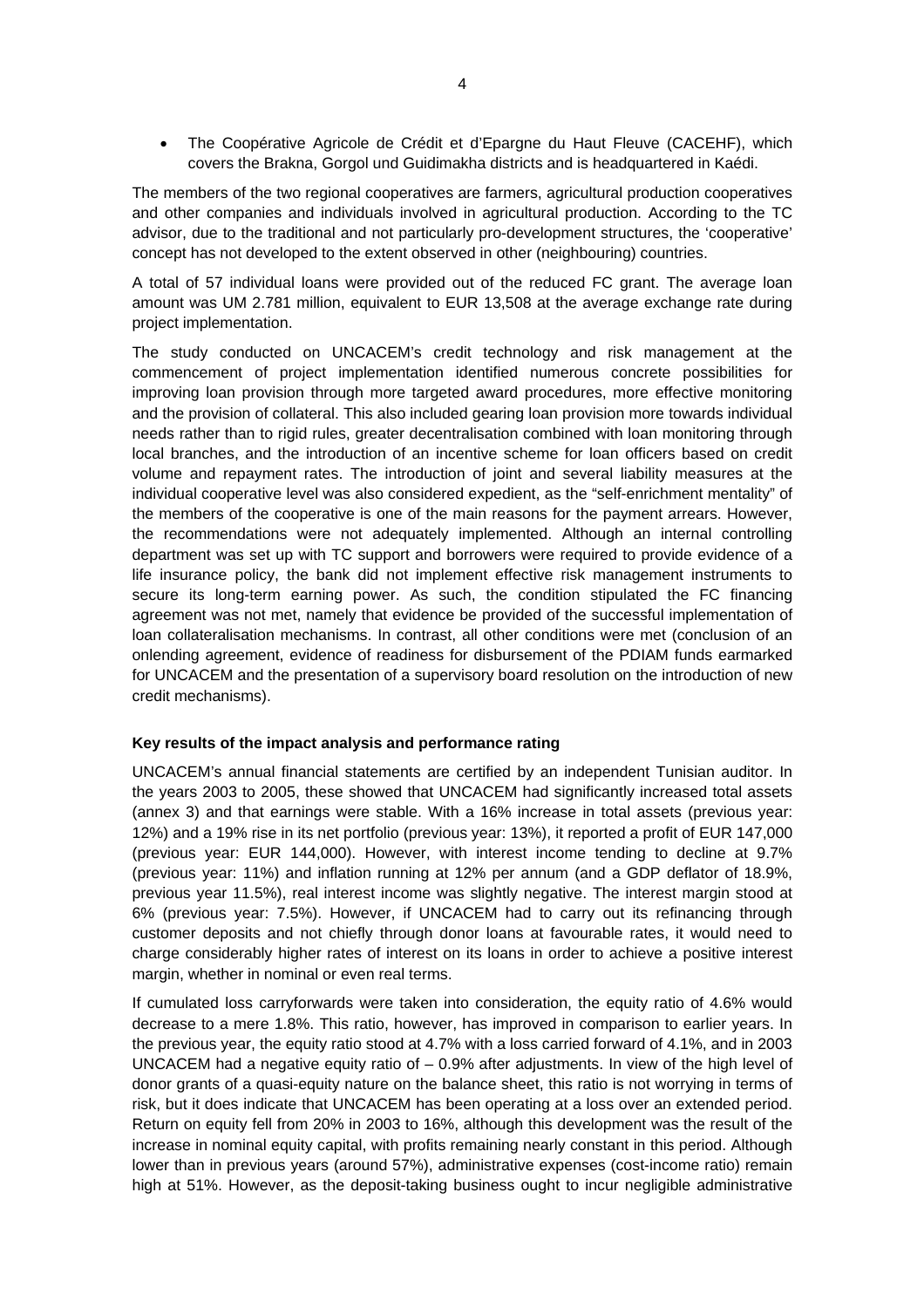expenses, this shows, bearing in mind the low equity ratio, that the institution is not operating efficiently.

Even though profits were reported in three consecutive years since 2002, the positive earnings scenario must be seen against the background of the debt reschedulings that have been undertaken. Cumulated reschedulings in the past three financial years are now equal to almost one third of the net portfolio. UNCACEM continues not to make value adjustments for rescheduled loans prior to their new maturity dates. As the maturities of the seriously impaired loans that make up a considerable part of the portfolio are simply extended, it is necessary to put the already inadequate repayment rate of just under 90% for the financial year 2005 (previous year: 94%) into fresh perspective. Moreover, the "portfolio at risk", i.e. all loans that are more than 90 days in arrears, accounted for 46% of the total loan portfolio at the end of 2005 (previous year: 45%). In view of the problematic realisation of collateral, the level of corresponding provisions is also considered insufficient.

As the loan portfolio shows, priorities have clearly changed in recent years. Whereas loans for rice cultivation accounted for 72% of the portfolio in 1999, this figure fell to 42% in 2004; the proportion of short-term loans fell in the same period from 80% to 54%, and the proportion of long-term loans rose from 0 to no less than 7.4%. From this point of view, the bank is moving in a positive direction.

At first sight, it is surprising that neither the bank nor any of the donor organisations made any serious attempt in all these years to establish a legal basis that would enable it to harness the refinancing potential of savings and deposits over the long term and thus steadily reduce dependence on donors. With deposits accounting for only 2% of the balance sheet total, the bank has virtually no refinancing resources and is thus reliant on donor funds. At the same time, an effective financial market is only now being established. Within the framework of the PRGF programme, the IMF also recommends as a matter of priority that rudimentary securityenhancing measures be taken in order to establish minimum standards for the protection of the financial sector, and especially the microfinance area (annex 6).

The project has a general development approach. In terms of objectives, the project did not target environmental protection or resource conservation. There were no negative environmental impacts and there was no potential contribution to gender equality.

The project did not address participatory development or good governance.

Assessment of the development policy effectiveness of the project:

- Relevance: As the only agricultural bank operating in Mauritania, UNCACEM was essentially the appropriate partner for granting agricultural loans, the lack of which is one of the main impediments to increasing production in irrigated agriculture. Incorporating the assignment of a TC expert and linking up with the World Bank was also expedient and necessary. The creation of a functioning agricultural loan system was, however, of secondary importance for the Mauritanian side. The provision of agricultural loans to promote greater efficiency in irrigated agriculture can be justifiably subsumed in the "resource conservation" priority area of German-Mauritanian development cooperation. Sub-rating: Relevance - satisfactory (level 3).
- Effectiveness: The project objective of "granting loans on a sustainably efficient basis to target-group agricultural units" was realistic but not achieved in terms of the indicators on loan monitoring and economic stability. The indicators relating to the loan portfolio growth and average loan amounts were satisfied. A "portfolio at risk" of 46% poses a considerable danger to economic stability. Moreover, a considerable proportion of the loans in the other 54% of the portfolio were not declared to be in arrears for the sole reason that they had been rescheduled. The condition that new credit technologies be introduced was not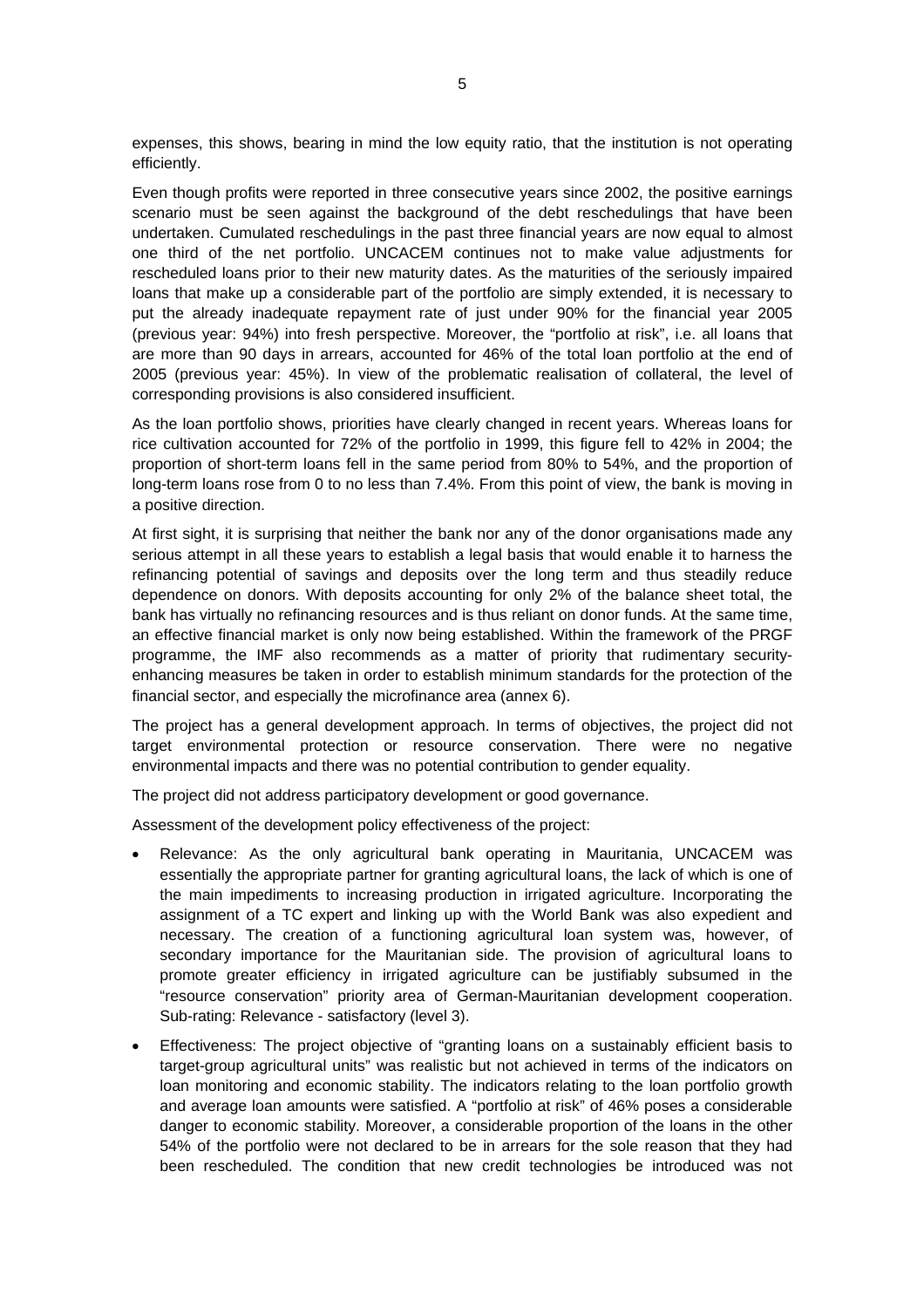fulfilled. Overall, the project objective was not achieved. Sub-rating: Effectiveness unsatisfactory (level 4).

- Efficiency: Portfolio quality is assessed as inadequate in view of the low repayment rate, which is blurred by the reschedulings. Misallocation of the funds provided cannot be ruled out as the interest charged is not significantly higher than the rate of inflation. As such, the allocative efficiency of the project is insufficient. In combination with the low equity ratio of 1.8%, a cost-income ratio of 51% clearly indicates that operating efficiency must also be assessed as inadequate. Sub-rating: Efficiency - clearly inadequate (level 5).
- Overarching developmental impact: The overall objective of the project was not achieved. Based on the experience gained in other projects in the Mauritanian irrigation sector, we can assume that family incomes were neither stabilised nor increased and that employment opportunities were not created. The contribution of the project to strengthening the rural financial system framework is also assessed as low, as UNCACEM, the sole institution supplying agricultural loans in Mauritania, is not to any great extent open to innovation. Subrating: Overarching developmental impact - unsatisfactory (level 4).
- Sustainability: The risks to sustainability identified in the appraisal remain unchanged. They include the insecure legal framework, an apparent reticence on the part of the bank's management and the associated cooperative structures to embrace "state-of-the-art banking", and an apparent lack of interest in reducing dependence on external donor funding by aiming for an improved and realistic cost-cover ratio and attracting customer deposits. Sub-rating: Sustainability – unsatisfactory (level 4).

In view of the individual sub-ratings, the overall project result is unsatisfactory. It is significantly below expectations, and despite visible positive impacts, the negative results dominate (level 4).

### **General conclusions and recommendations**

- 1. Ultimately, a bank can achieve sustainability only by adopting a cost-covering business policy and thus establishing a basis for refinancing that is not dependent on subsidies. Effecting improvements in credit technology and loan collateral are important steps towards this end.
- 2. Indicators of project effectiveness based solely on the balance sheet and the profit and loss account provide a reliable picture but are subject to a certain delay. In critical cases, in addition to the balance sheet and the profit and loss account, other operative parameters (e.g. changes in the volume of the loan portfolio, loan rescheduling, risk adjustments, liquidity development) should therefore be defined as indicators and monitored.